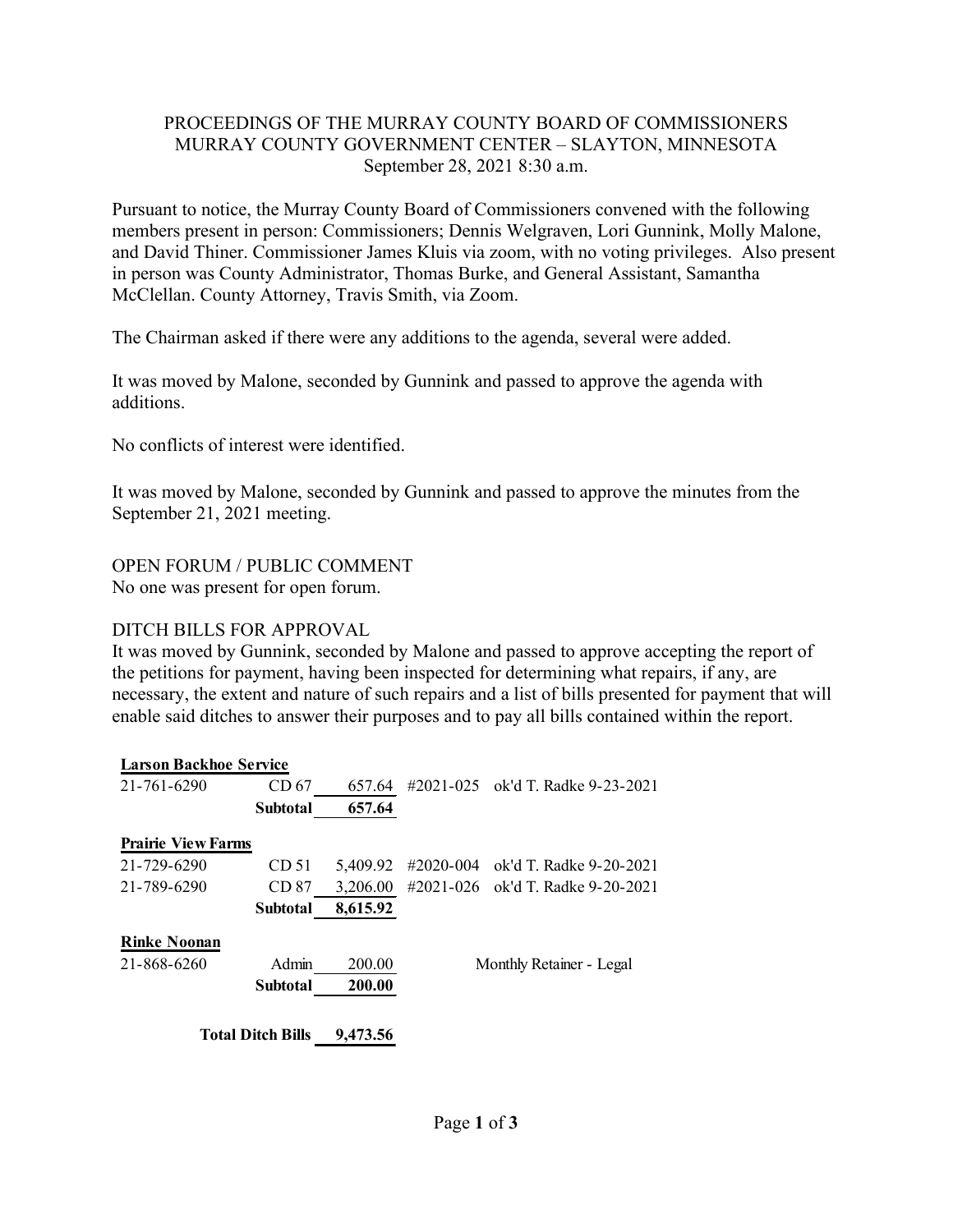## DITCH BILLS – H2OVERVIEWERS INVOICE

It was moved by Gunnink, seconded by Malone and passed to approve paying the H2OverViewers monthly billing, and any subsequent invoices, with the auditor's batch as they are received.

### SUBORDINATION REQUEST

It was moved by Malone, seconded by Gunnink and passed to approve a subordination agreement for Murray County Tax Parcel ID# 20-021-0021 for a Murray County Septic Lien (Document #252232), further moving to authorize the Auditor-Treasurer to sign the agreement on behalf of the County.

### 2022 VEHICLE PURCHASE

It was moved by Gunnink, seconded by Malone and passed to approve the purchase of a 2021 Chevrolet Tahoe, from North County GM for the state bid price of \$38,837.76, and reduce the 2022 budget by one vehicle.

## SOUTHWEST HEALTH AND HUMAN SERVICES

Beth Wilms, and Nancy Walker, with Southwest Health and Human Services presented an annual report and shared some of the work that Southwest Health and Human Services has been doing.

### PREFERRED ONE FOR 2022

It was moved by Thiner, seconded by Malone and passed to approve no increase to the Preferred One premium cost to the employees.

# FIRST STOP HEALTH PROGRAM

It was moved by Thiner, seconded by Malone and passed to approve the First Stop Health Program, effective January 1, 2022.

# PERSONNEL COMMITTEE UPDATE

Human Resources Director, Ronda Radke, gave a Personnel Committee update.

# SET PRELIMINARY 2022 LEVY AND BUDGET HEARING DATE AND TIME

Commissioner Gunnink presented the following resolution and moved for its adoption:

#### Resolution 2021-09-28-01 A Resolution Setting the 2022 Preliminary Levy and Budget Hearing

NOW THEREFORE BE IT RESOLVED, that the Murray County Board of Commissioners set the 2022 Preliminary Levy with a 4.00% increase as follows: